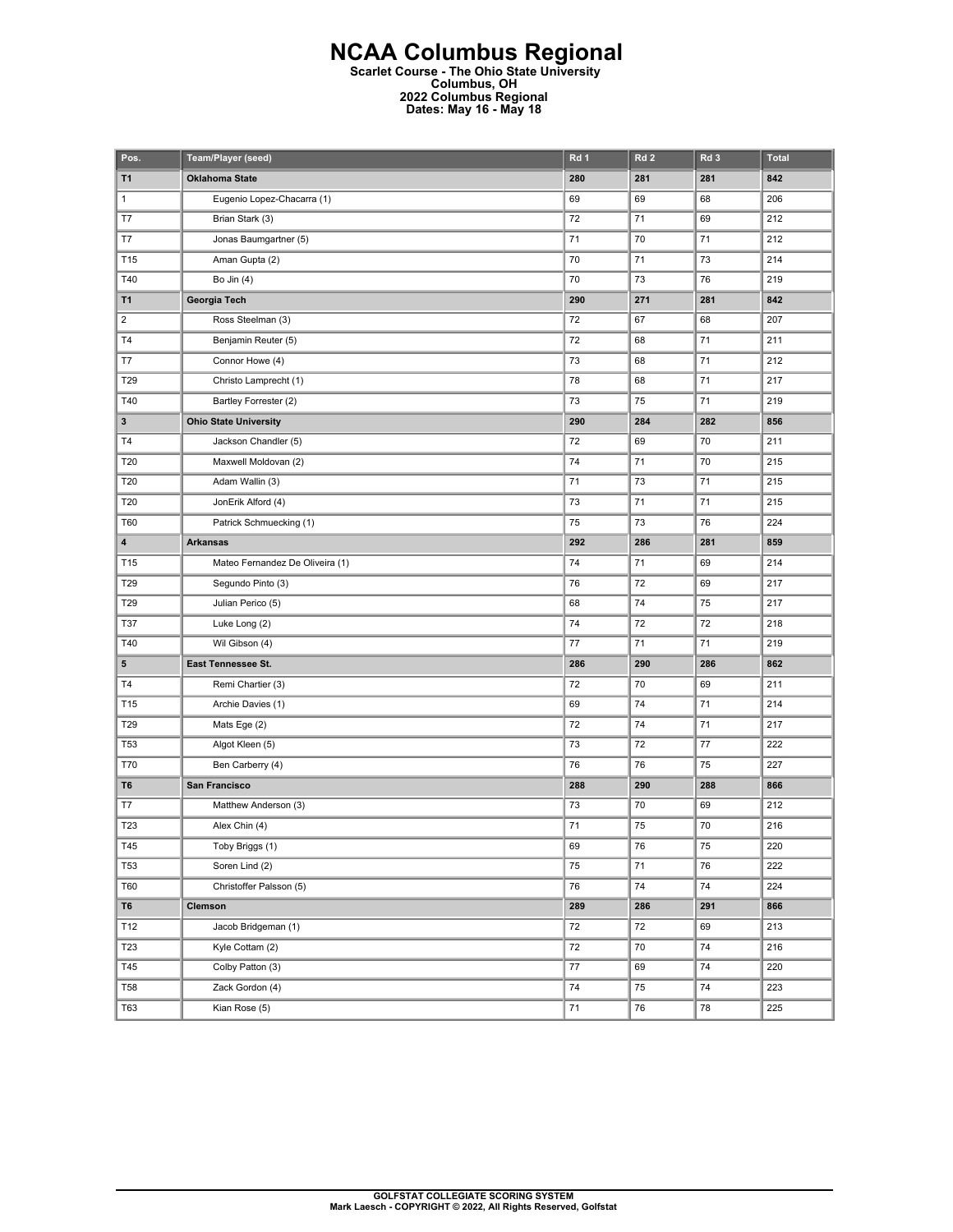| Pos.            | Team/Player (seed)       | Rd 1 | Rd <sub>2</sub> | Rd <sub>3</sub> | <b>Total</b> |
|-----------------|--------------------------|------|-----------------|-----------------|--------------|
| 8               | <b>Duke</b>              | 290  | 289             | 288             | 867          |
| T23             | Jimmy Zheng (3)          | 71   | 73              | 72              | 216          |
| T29             | lan Siebers (1)          | 72   | 75              | 70              | 217          |
| T29             | Kelly Chinn (5)          | 74   | 71              | 72              | 217          |
| T49             | Quinn Riley (2)          | 73   | 73              | 75              | 221          |
| T49             | Luke Sample (4)          | 75   | 72              | 74              | 221          |
| T9              | Kentucky                 | 294  | 291             | 283             | 868          |
| T7              | Garrett Wood (2)         | 70   | 72              | 70              | 212          |
| T23             | Alex Goff (3)            | 72   | 74              | 70              | 216          |
| T23             | Jay Kirchdorfer (5)      | 74   | 70              | 72              | 216          |
| <b>T66</b>      | Jacob Cook (1)           | 78   | 75              | 73              | 226          |
| <b>T66</b>      | Campbell Kremer (4)      | 80   | 75              | 71              | 226          |
| T9              | <b>Wright State</b>      | 297  | 287             | 284             | 868          |
| T12             | Tyler Goecke (1)         | 73   | 70              | 70              | 213          |
| T12             | Davis Root (5)           | 72   | 68              | 73              | 213          |
| T53             | Cole Corder (4)          | 76   | 77              | 69              | 222          |
| T63             | Mikkel Mathiesen (2)     | 76   | 74              | 75              | 225          |
| T63             | Bryce Haney (3)          | 78   | 75              | 72              | 225          |
| 11              | Northwestern             | 295  | 289             | 288             | 872          |
| T29             | David Nyfjall (1)        | 74   | 72              | 71              | 217          |
| T29             | Varun Chopra (5)         | 73   | 73              | 71              | 217          |
| T40             | Eric McIntosh (2)        | 74   | 73              | 72              | 219          |
| T45             | Cameron Adam (3)         | 74   | 72              | 74              | 220          |
| T49             | James Imai (4)           | 75   | 72              | 74              | 221          |
| 12              | Florida Gulf Coast U     | 298  | 294             | 282             | 874          |
| T <sub>15</sub> | Austin Cherichella (1)   | 73   | 73              | 68              | 214          |
| T40             | Pierre Viallaneix (3)    | 74   | 75              | 70              | 219          |
| T49             | Frankie Capan III (2)    | 77   | 70              | 74              | 221          |
| <b>T53</b>      | Brady Madsen (5)         | 74   | 76              | 72              | 222          |
| 73              | Jon Hopkins (4)          | 80   | 81              | 72              | 233          |
| 13              | <b>Southern Illinois</b> | 307  | 307             | 295             | 909          |
| T37             | Matthis Besard (1)       | 74   | 75              | 69              | 218          |
| <b>T70</b>      | Braden Hoisington (5)    | 77   | 78              | 72              | 227          |
| 72              | Birgir Magnusson (3)     | 76   | 76              | 77              | 229          |
| 74              | Tom Cleaton (2)          | 81   | 78              | 77              | 236          |
| 75              | Justin Wingerter (6)     |      |                 | 78              | 78           |